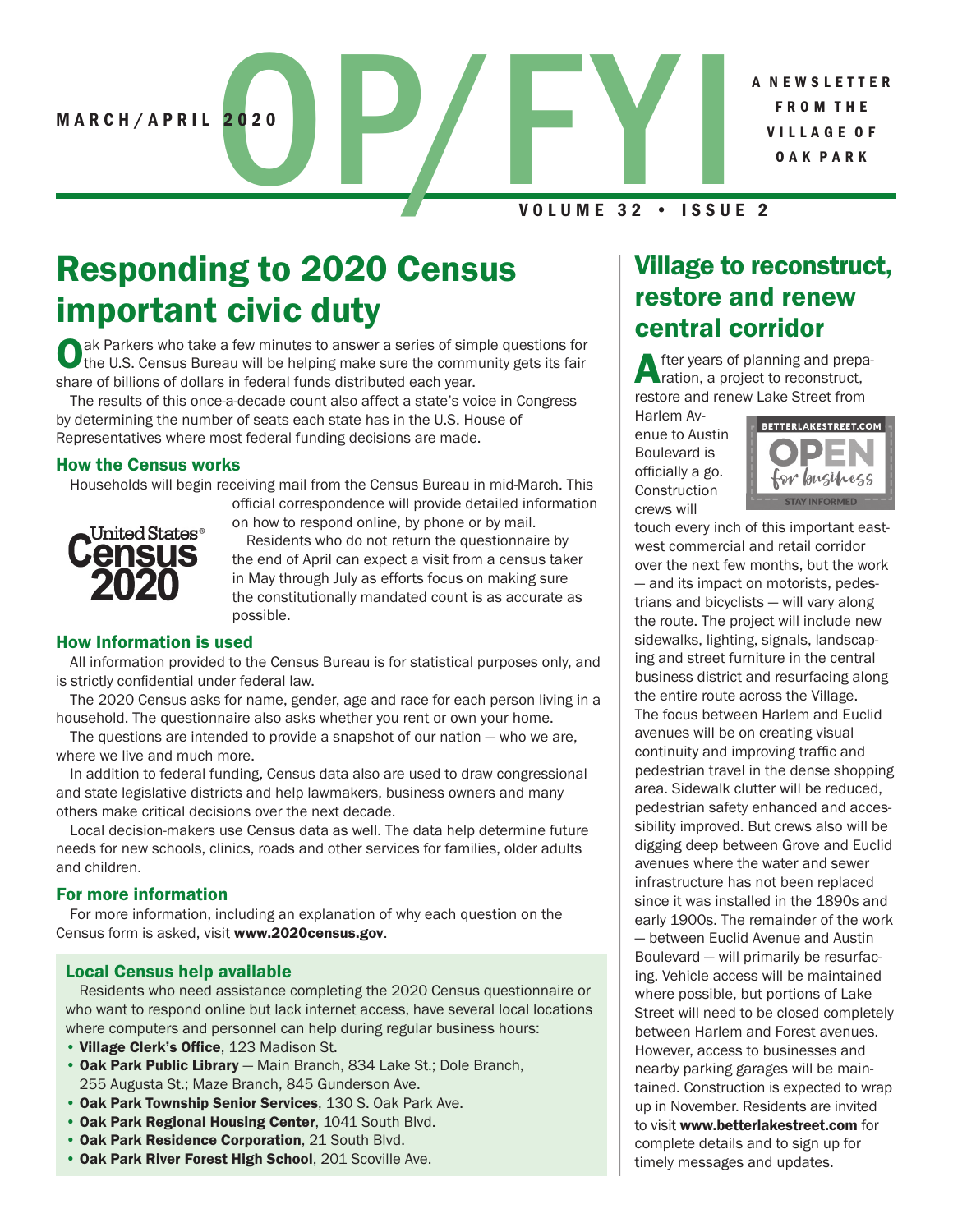# 2019 By the Numbers: A look at municipal service delivery Early voting offered

With only 4.5 square miles and<br>52,000 residents, many would say **Oak Park** is a small town. But the municipal services that make our community such a great place to live, work and do business are anything but small.

Oak Park has more than 100 miles of Village-owned streets, 500 alleys, nearly 20,000 parkway trees, 7,000 lighting fixtures, 104 miles of water mains, 110 miles of sewer mains, eight miles of bicycle lanes and some 4,000 public parking spaces.

**Services** are delivered by a workforce of about 350 full-time workers who bring a wide range of formal education, experience and expertise to their jobs.

Since approved by voters in 1952, Oak Park has operated under the council manager form of government, in which an elected Village Board hires a professional Village Manager to oversee the day-to-day operations of municipal services and programs.

Though employees are assigned to different departments, and the jobs performed vary, all have the common mission of serving the many needs of the residents of Oak Park.

Other **municipal services** nurture business investment, foster diversity, plan for future development, manage thousands of parking spaces and protect the historic housing stock, one of Oak Park's most valuable assets.

18,156 construction, commercial and residential property inspections performed

From a highly trained and motivated police force focused on neighborhoods to **firefighter-paramedics** who routinely eclipse national emergency response times, Oak Park's public safety programs rival those of much larger communities.

The Village's public works programs are the core of municipal services. They pump the water, maintain the streets, plow the snow, keep the traffic signals operating, trim the trees and keep a fleet of nearly 250 traditional, hybrid, compressed natural gas and bio-diesel fueled vehicles running smoothly.

14,644 property-related inquiries answered

4,057 zoning-related building permits reviewed

# **J** BUILDING THE COMMUNITY

\$8,405,000 in sales and use taxes generated  $-$  \$6,625,000 by

\$1,927,085 in building permit

One of only a handful certified by the state, the Public Health Department keeps our restaurants clean, pets licensed, childcare facilities safe and the community prepared for emergencies.

\$366,065 in disposal fees saved by diverting 46 percent of all residential

224,000 gallons of storm water runoff diverted from sewers via 17 grantfunded residential flood control projects

**9,839** tons of garbage hauled away

4.139 tons of household recyclables

4,101 tons of yard waste and food scraps composted, including from the 1,922 households participating in food scrap collection program

82 tons of household hazardous waste materials collected from 2,143 stops

11,831 potholes patched with 178 tons of asphalt

So how did the Village do in 2019? Here's snapshot of some of their activities from the year just ended…

local businesses

fees collected

- 
- 5,603 building permit applications
	-

1,638 historic preservation property

- 1.202 business licenses issued. including for 125 new businesses
- **104** liquor licenses issued, including 5 new



submitted — 68% online

renovation permits reviewed

- 65,028 Police responses, including calls, traffic stops, vacation property checks and alarm/security checks
- **7,660** fire and emergency medical service calls
- 6,677 trees trimmed, 230 removed and 425 planted
- 5,914 citizen contacts for fire and safety public education, including CPR classes
- 4,390 tons of salt spread during 24 separate snow events
- 2,271 property code violations reviewed
- 1,239 fire hydrants tested, 39 repaired, 6 replaced
- 795 buildings with fire protection systems inspected
- **735** public health inspections performed
- 464 health complaints investigated
- 90 private security cameras registered 58 videos uploaded for Police review

# SERVING THE COMMUNITY

result of 10-cent fee

waste from landfills

collected

# SUSTAINING THE ENVIRONMENT

9,691,316 fewer plastic bags used as

ocal groups and volunteers are  $\blacksquare$  invited to participate in the 47th annual *A Day in Our Village*, Oak Park's annual festival celebrating diversity and community involvement. Scheduled for Sun., June 7, the event features activity and information booths in Scoville Park at Lake Street and Oak Park Avenue, local restaurants, live entertainment and activities in nearby Mills Park. In addition to participants, volunteers are needed to donate an hour or two of time well before the event, distributing promotional literature and hanging posters around the community. For more information on participating or volunteering to help with the 2019 A Day in Our Village celebration, call 708.358.5407 or email community@oak-park.us. Groups can register for a booth at www.oak-park. us/diovregistration.

- 5,743 feet of new sewer main installed
- 4.680 sidewalk squares replaced
- 1.754 street lamps replaced
- 1,580 feet of new water mains installed
- 1,384 street signs replaced
- 271 Sidewalk ramps upgraded to ADA standards
- 204 lane miles of streets swept
- 15 alley segments reconstructed
- 4.25 miles of sewer mains cleaned and video inspected — 20 tons of debris removed
- 3.73 miles of streets rebuilt and resurfaced
- 3.6 miles of streets micro-paved





## COMMUNICATING INFORMATION

- **1,732,396** website page views -49.8% on a mobile device
- 199,450 minutes of VOP-TV
- programming on Village YouTube channel and other social media platforms
- 194,323 engagements with social media posts
- 18,625 online views of Village Board and citizen commission meetings — 65% on a mobile device
- 14,505 Village Facebook followers
- 6,985 Village Twitter feed followers
	- 3,859 enews list serve subscribers
	- 3,132 Instagram followers



# PROTECTING THE PUBLIC



- \$537,476 allocated to support affordable housing programs
- 328,042 mobile parking meter transactions processed
- 162,369 overnight parking passes processed online
- 43,201 service requests answered by the Public Works Department
- 11,605 local ordinance and parking citations administratively adjudicated at Village Hall
- **3.700** hours contributed by 138 volunteers on 21 advisory boards, committees and commissions
- 2,353 animals licensed
- 2,020 community relations issues addressed, including tenant/landlord disputes and neighbor conflicts
- 1,355 requests processed under the Illinois Freedom of Information Act
- 676 graffiti hits removed
- 623 rental dwelling licenses issued
- **482** block party requests processed
- 396 animals rescued
- 42 meetings of the Village Board and its committees more than 460 issues of public policy deliberated
- 16 Sewer Backup Prevention Grants approved for \$54,300



# at Village Hall

Suburban Cook County voters can<br>
cast an early ballot for the March 17, 2020 General Primary Election at Village Hall, 123 Madison St. from March  $2 - 16$  during the following hours: • Mon., March 2 - Sat., March 7:

- 9 a.m. to 5 p.m.
- •Sun., March 8: 10 a.m. to 4 p.m.
- •Mon., March 9 Fri., March 13: 9 a.m. to 7 p.m.
- •Sat., March 14: 9 a.m. to 5 p.m.
- •Sun., March 15: 10 a.m. to 4 p.m.
- •Mon., March 16: 9 a.m. to 5 p.m.

Village Hall also will offer grace-period registration during early voting hours for individuals who missed the registration deadline. Valid identification is required to register during the grace period and a vote must be cast immediately after registration. A driver's license or picture ID is preferred, along with an additional item with the current address such as a lease or utility bill. More information about early voting in Oak Park is available at www.oak-park.us/earlyvoting or by calling 708.358.5670 or clerk@ oak-park.us. Information about the 2020 General Primary Election also is available at www.cookcountyclerk. com/elections.

## Day in Our Village is recruiting for 2020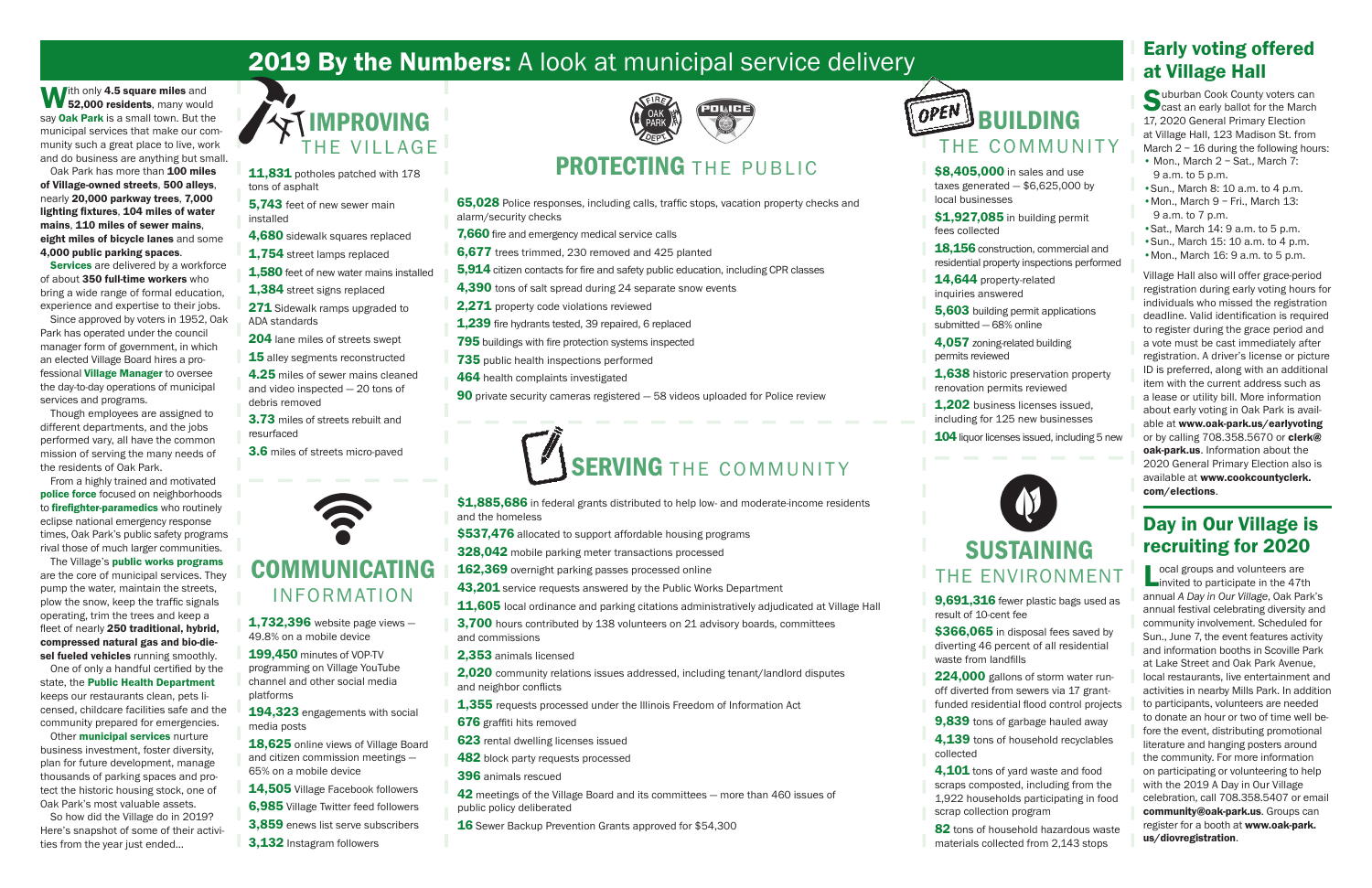| <b>Village Hall</b>                                                                                                                                                                                                                                                                                                  | Dial Direct (area code 708)<br>oak-park.us                                                                                                                 |
|----------------------------------------------------------------------------------------------------------------------------------------------------------------------------------------------------------------------------------------------------------------------------------------------------------------------|------------------------------------------------------------------------------------------------------------------------------------------------------------|
| <b>TTY</b>                                                                                                                                                                                                                                                                                                           | 711                                                                                                                                                        |
| Adjudication                                                                                                                                                                                                                                                                                                         | 358.5630                                                                                                                                                   |
| Development Customer Services                                                                                                                                                                                                                                                                                        |                                                                                                                                                            |
| 358.5420                                                                                                                                                                                                                                                                                                             |                                                                                                                                                            |
| <b>Business Services</b>                                                                                                                                                                                                                                                                                             | 358.5425                                                                                                                                                   |
| Neighborhood Services                                                                                                                                                                                                                                                                                                | 358.5410                                                                                                                                                   |
| Housing                                                                                                                                                                                                                                                                                                              | option 1                                                                                                                                                   |
| <b>CDBG</b>                                                                                                                                                                                                                                                                                                          | option 2                                                                                                                                                   |
| Property complaints                                                                                                                                                                                                                                                                                                  | option 3                                                                                                                                                   |
| Permits & Inspections                                                                                                                                                                                                                                                                                                | 358.5430                                                                                                                                                   |
| Planning                                                                                                                                                                                                                                                                                                             | 358.5440                                                                                                                                                   |
| General questions                                                                                                                                                                                                                                                                                                    | option 1                                                                                                                                                   |
| <b>Historic Preservation</b>                                                                                                                                                                                                                                                                                         | option 2                                                                                                                                                   |
| Zoning                                                                                                                                                                                                                                                                                                               | option 3<br>358.5460                                                                                                                                       |
| Finance                                                                                                                                                                                                                                                                                                              |                                                                                                                                                            |
| <b>Utility Billing Inquiries</b><br>Fire (nonemergency)                                                                                                                                                                                                                                                              | 358.5478<br>358,5600                                                                                                                                       |
| <b>Human Resources</b>                                                                                                                                                                                                                                                                                               | 358.5650                                                                                                                                                   |
| <b>Job Hotline</b>                                                                                                                                                                                                                                                                                                   | 358.5650                                                                                                                                                   |
| Mayor & Trustees                                                                                                                                                                                                                                                                                                     | 358.5784                                                                                                                                                   |
| Police (nonemergency)                                                                                                                                                                                                                                                                                                | 386.3800                                                                                                                                                   |
| Crime Tip Hotline                                                                                                                                                                                                                                                                                                    | 434.1636                                                                                                                                                   |
| <b>Public Health</b>                                                                                                                                                                                                                                                                                                 | 358.5480                                                                                                                                                   |
| <b>Animal Control</b>                                                                                                                                                                                                                                                                                                | 358,5680                                                                                                                                                   |
| <b>Public Works</b>                                                                                                                                                                                                                                                                                                  | 358.5700                                                                                                                                                   |
| Parking                                                                                                                                                                                                                                                                                                              | 358.7275                                                                                                                                                   |
| <b>Village Clerk</b>                                                                                                                                                                                                                                                                                                 | 358.5670                                                                                                                                                   |
| Village Manager's Office                                                                                                                                                                                                                                                                                             | 358,5770                                                                                                                                                   |
| <b>EMERGENCIES</b>                                                                                                                                                                                                                                                                                                   | 911                                                                                                                                                        |
| <b>Park District</b>                                                                                                                                                                                                                                                                                                 | www.pdop.org                                                                                                                                               |
| Administration                                                                                                                                                                                                                                                                                                       | 725.2017                                                                                                                                                   |
| <b>Customer Service</b>                                                                                                                                                                                                                                                                                              | 725,2000                                                                                                                                                   |
| <b>Building &amp; Grounds</b>                                                                                                                                                                                                                                                                                        | 725.2050                                                                                                                                                   |
|                                                                                                                                                                                                                                                                                                                      | 725.2015                                                                                                                                                   |
|                                                                                                                                                                                                                                                                                                                      |                                                                                                                                                            |
|                                                                                                                                                                                                                                                                                                                      |                                                                                                                                                            |
|                                                                                                                                                                                                                                                                                                                      |                                                                                                                                                            |
|                                                                                                                                                                                                                                                                                                                      |                                                                                                                                                            |
|                                                                                                                                                                                                                                                                                                                      |                                                                                                                                                            |
|                                                                                                                                                                                                                                                                                                                      |                                                                                                                                                            |
|                                                                                                                                                                                                                                                                                                                      |                                                                                                                                                            |
|                                                                                                                                                                                                                                                                                                                      |                                                                                                                                                            |
|                                                                                                                                                                                                                                                                                                                      |                                                                                                                                                            |
|                                                                                                                                                                                                                                                                                                                      |                                                                                                                                                            |
|                                                                                                                                                                                                                                                                                                                      |                                                                                                                                                            |
|                                                                                                                                                                                                                                                                                                                      |                                                                                                                                                            |
| <b>Business Operations</b><br><b>Public Library</b><br><b>Main Library</b><br>Maze Branch<br>Dole Branch<br><b>School District 97</b><br>Administration<br><b>School District 200</b><br>Administration<br>Township www.oakparktownship.org<br><b>Senior Services</b><br><b>Youth Services</b><br>General Assistance |                                                                                                                                                            |
| <b>Assessor Services</b>                                                                                                                                                                                                                                                                                             | www.oppl.org<br>383.8200<br>386.4751<br>386.9032<br>www.op97.org<br>524.3000<br>www.oprfhs.org<br>383,0700<br>383,8060<br>445.2727<br>383.8005<br>383,8005 |
| <b>Mental Health Board</b><br>Transportation                                                                                                                                                                                                                                                                         | 358.8855<br>383.4806                                                                                                                                       |

The Village maintains an alert system to notify residents when emergency situations occur. The system requires residents to register. To sign up, just go to www.oak-park.us/notifyme, click on the green *Sign Up for Alerts* button and follow



to be added to the voice message alert list. The Village distributes messages only when deemed important, such as alerts about severe weather, snow emergency parking and mosquito spraying. For more information, email **prepare@oak-park.us.** 

Volunteers needed…The Village is seeking volunteers for its Medical Reserve Corps (MRC) and Community Emergency Response Team (CERT). The MRC unit needs both medical and non-medical volunteers ready to help with logistical planning, records keeping, health awareness campaigns, staffing first-aid stations, providing emergency care, distributing medication and vaccinating residents in emergency situations. CERT volunteers are trained and equipped to play a vital role in local disaster response and recovery activities. Prospective CERT volunteers must complete a three-day training course on first aid, basic firefighting, search and rescue, and other emergency response techniques. Both units meet together bimonthly. Multiple training opportunities are offered, some with continuing education credits. To learn more, or to apply for either unit, call 708.358.5489 or email **prepare@oak-park.us**.

*Clip and Save* !

#### $\omega$  instagram.com/oakparkil

- **D** pinterest.com/oakparkil
- $\blacksquare$  twitter.com/vopnews
- youtube.com/vopnews <u>|</u>

## Residents urged to sign up for emergency notifications

Special needs registry…Oak Parkers with special needs that should be considered in an emergency situation can register confidentially with the Village to ensure first responders are aware when dispatched via a 911 call. Knowing that they are being dispatched to a home where someone may have a hearing or visual impairment, mobility limitation, cognitive impairment or uses an electrically powered medical device could prove vital to emergency medical personnel. Residents or their caregivers can register online at www.oak-park.us/911registry. A form also is available via email to **prepare@oak-park.us** or by calling 708.358.5489.

the instructions. The registration process allows citizens to choose how they wish to be notified — by text, email and/ or voice message. Registrants also can indicate the types of alerts they wish to receive and can add an address to receive geographically targeted alerts. Anyone who would like to sign up, but lacks access to a computer can call 708.358.5489

plaque designating Oak Park's own Unity Temple as part of a UNESCO World Heritage Site will be unveiled at 5:30 p.m., Fri., April 3 at 875 Lake St. In addition to the plaque unveiling, presentations by area leaders, building tours and a reception are planned. The event is free, but donations will be accepted at the door. Unity Temple was among eight Frank Lloyd Wright buildings added recently to the World Heritage list of the planet's most significant cultural and natural sites, which also includes the Taj Mahal, the pyramids of Egypt and the Statue of Liberty. The list is compiled by the United Nations Educational Scientific and Cultural Organization (UNESCO), which supports international cooperation in education, the sciences and culture. More information about the local event is posted at www.utrf.org/event/ unesco-event.

Oak Park Police investigated 78 more crimes in 2019 than in 2018, nudging the overall crime rate up about 5 percent, according to data compiled by the Police Department for the FBI's Uniform Crime Reporting Program that studies patterns and trends over time. The biggest increase came in the theft category, which historically is the single largest category of crime reported in Oak Park. But the number of aggravated assault and battery cases was up as well, as police investigated 49 incidents in 2019 compared to 31 in 2018. Although the overall crime rate did increase in 2019, Police say the data continue to underscore the fact that Oak Park is a safe place to live and raise a family. Oak Park Police investigated 1,728 crimes in 2019, compared to 1,650 in 2018. Burglaries and thefts, which historically represent the vast majority of crime in the Village, remained the biggest categories at nearly 87 percent of all crimes committed in the community in 2019. Ninety-six robberies and 49 assault/battery reports were investigated in 2019, as compared to 99 robberies and 31 assault/battery cases in 2018. These crimes, more than most, tend to reflect regional challenges, rather than just local ones, according to Police. Thefts were up in  $2019 - 1,253$  reports compared to  $1,077$  in  $2018 -$  but burglaries were down — 244 in 2019 compared to 357 in 2018. Locking garage doors and keeping a watchful eye on personal belongings are among the best deterrents to these crimes of opportunity, Police say. Arrests were up in 2019, according to the official report. Oak Park Police arrested 256 suspects in the categories tracked under the crime index reporting system, up from 203 in 2018. Another 45 individuals were arrested for driving under the influence in 2019 and 33 individuals were arrested for drug violations. For more information on the Oak Park Police Department, visit www.oak-park.us/police.

### Public invited to Unity Temple celebration

- Thefts, typically crimes of opportunity, remained the single largest category of crimes reported in Oak Park. Some 1,253 thefts were reported in 2019, compared to 1,077 in 2018. Thefts included 126 bicycles, 38 of which were left unlocked and unattended.
- Burglary continued to be the second largest single crime category, with 244 cases reported in 2019, compared to 357 in 2018. The burglaries included 83 garages, of which 59 were unlocked.
- Police investigated 96 robberies in 2019, compared to 99 in 2018 and 134 in 2017.
- Vehicle thefts were up slightly in 2019, as Police investigated 71 incidents compared to 64 in 2018. Twenty-

- 49 aggravated assault/battery cases were reported in 2019, compared to 31 in 2018.
- 13 criminal sexual assaults were reported in 2019, compared to 17 in 2018. In eight of the cases, the victim knew the offender. Four of the incidents didn't occur in Oak Park, but were reported while the victim was in a local hospital
- No **homicides** were reported in 2019, compared to two in 2018.
- 2 arsons were reported in 2019, compared to three in 2018. Neither was considered significant.
- Police responded to 65,028 calls for service in 2019, compared to 66,286 calls in 2018.

Oak Park's celebration of green living is set for 10 a.m. to 2 p.m., Sat., April 18 as the 11th annual *Earth Fest* returns to the Public Works Center, 201 South Boulevard. The event focuses on green neighborhoods and sustainable lifestyles. Protecting the environment will be paramount this year as Earth Fest commemorates the 50th celebration of Earth Day. Highlights will include dozens of eco-friendly vendors, activities for children, items for sale and live entertainment. Earth Fest also serves as the Public Works Department's annual open house, with tours of the green-built facility. Guests will be able to get an up-close look at the Village's big trucks and other specialized equipment via this behind-the-scenes window into what goes into modern service delivery. More information is available at www.oak-park.us/earthfest. Organizations interested in participating Earth Fest can contact 708.358.5778 or sustainability@oak-park.us.

House walk offers glimpse of historic homes…The owners of historic houses designed by Frank Lloyd Wright and his contemporaries will invite the public inside their carefully restored homes from 9 a.m. to 5 p.m., Sat., May 16 for the 2020 Wright Plus Housewalk. This year's walk will feature the Oscar B. Balch House, 611 N. Kenilworth Ave. in Oak Park as well as the Isabel Roberts House, J. Kibben Ingalls House, F. H. Bell House, John A. Klesert House, Henry Einfeldt House, Seth A. Rhodes House and Edward Probst House, all in River Forest. Proceeds from the event help support the education and preservation programs of the Frank Lloyd Wright Trust. For more information about tickets, the house walk and its related events, visit www.flwright.org/wrightplus.

With the May 1 deadline<br>approaching for animal license renewals, residents are urged to use the online option at www.oak-park.us/ petlicenserenewal, rather than using the U.S. Mail or trekking to Village Hall. Renewing online is quick and easy. You can delete pets you no longer own and add new ones. Payment is made with a credit card, a receipt sent via email and the actual tag delivered to your mailbox. Pet owners whose pets were already licensed and who had emails on file with the Village should receive a notice that includes the required online renewal code. Owners whose pets were registered also can obtain their online renewal code by calling 708.358.5480 or emailing health@oak-park.us. Firsttime pet owners do not need a renewal number to register pets online. Pet owners still have the option of mailing in a paper renewal notice and payment or coming to Village Hall, 123 Madison St. For more information about owning a pet in Oak Park, visit www.oak-park.us/ pets.

### Police release 2019 crime statistics

#### 2019 Crime Summary

two of the vehicles were unlocked and running, while 20 had keys left inside.

Visit www.oak-park.us/police for more information on the Oak Park Police Department.

#### Earth Fest returns in April

#### Owners encouraged to license pets online

1500

2000

2500